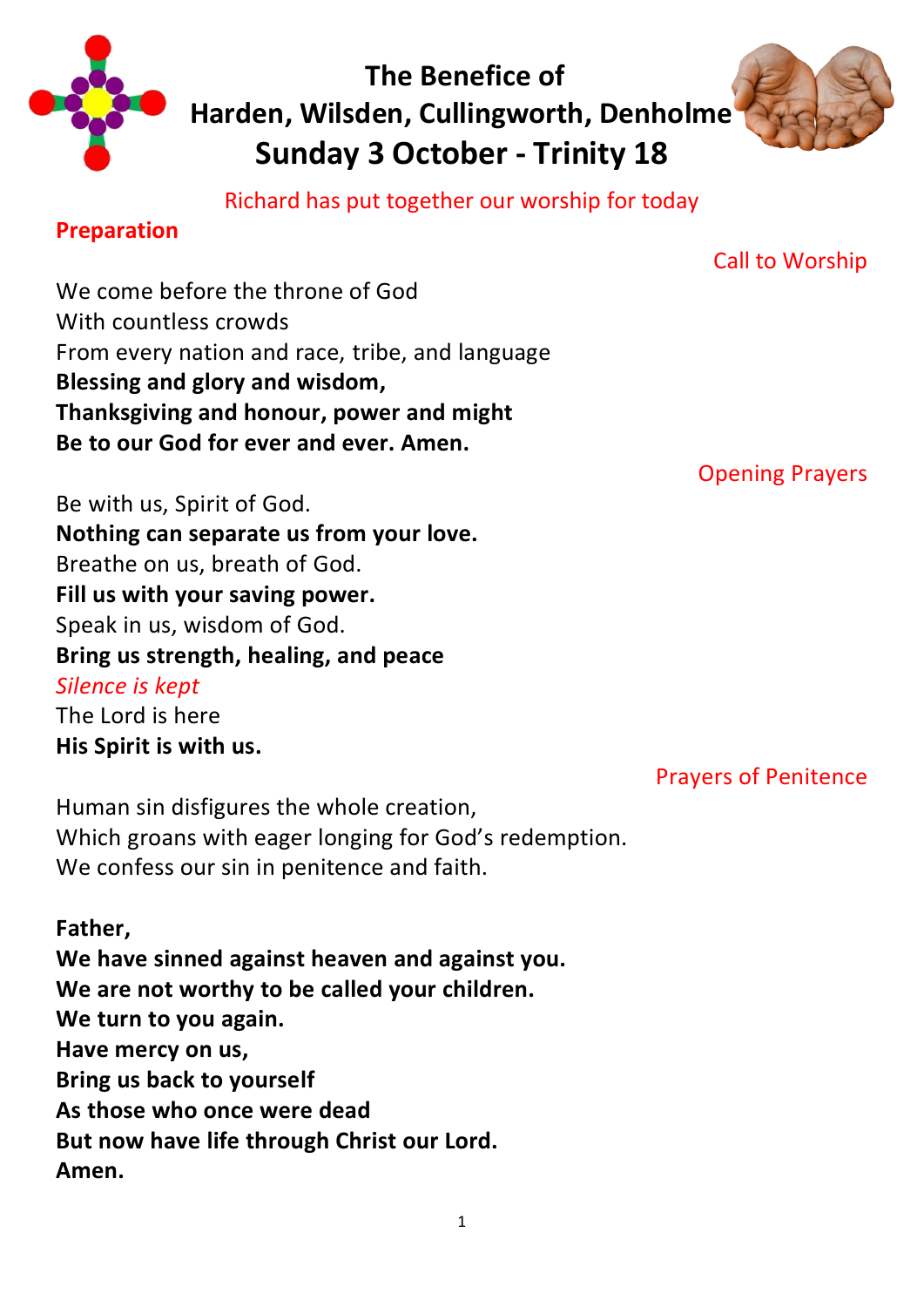God our Father forgives us our sins And brings us to the fellowship of his table With his saints for ever. **Amen.**

The Collect

God, Our Judge and Saviour, Teach us to be open to your truth And to trust in your love, That we may live each day With confidence in the salvation which is given Through Jesus Christ our Lord. **Amen**

## **The Word of God**

#### First Reading: Genesis 2:18-24

Then the LORD God said, 'It is not good that the man should be alone; I will make him a helper as his partner.' So out of the ground the LORD God formed every animal of the field and every bird of the air and brought them to the man to see what he would call them; and whatever the man called each living creature, that was its name. The man gave names to all cattle, and to the birds of the air, and to every animal of the field; but for the man there was not found a helper as his partner. So the LORD God caused a deep sleep to fall upon the man, and he slept; then he took one of his ribs and closed up its place with flesh. And the rib that the LORD God had taken from the man he made into a woman and brought her to the man. Then the man said, 'This at last is bone of my bones and flesh of my flesh; this one shall be called Woman, for out of Man this one was taken.' Therefore a man leaves his father and his mother and clings to his wife, and they become one flesh.

#### **Thanks be to God for the gift of his word**

## Second Reading (Epistle): Hebrews 1:1-4, 2:5-12

Long ago God spoke to our ancestors in many and various ways by the prophets, but in these last days he has spoken to us by a Son, whom he appointed heir of all things, through whom he also created the worlds. He is the reflection of God's glory and the exact imprint of God's very being, and he sustains all things by his powerful word. When he had made purification for sins, he sat down at the right hand of the Majesty on high, having become as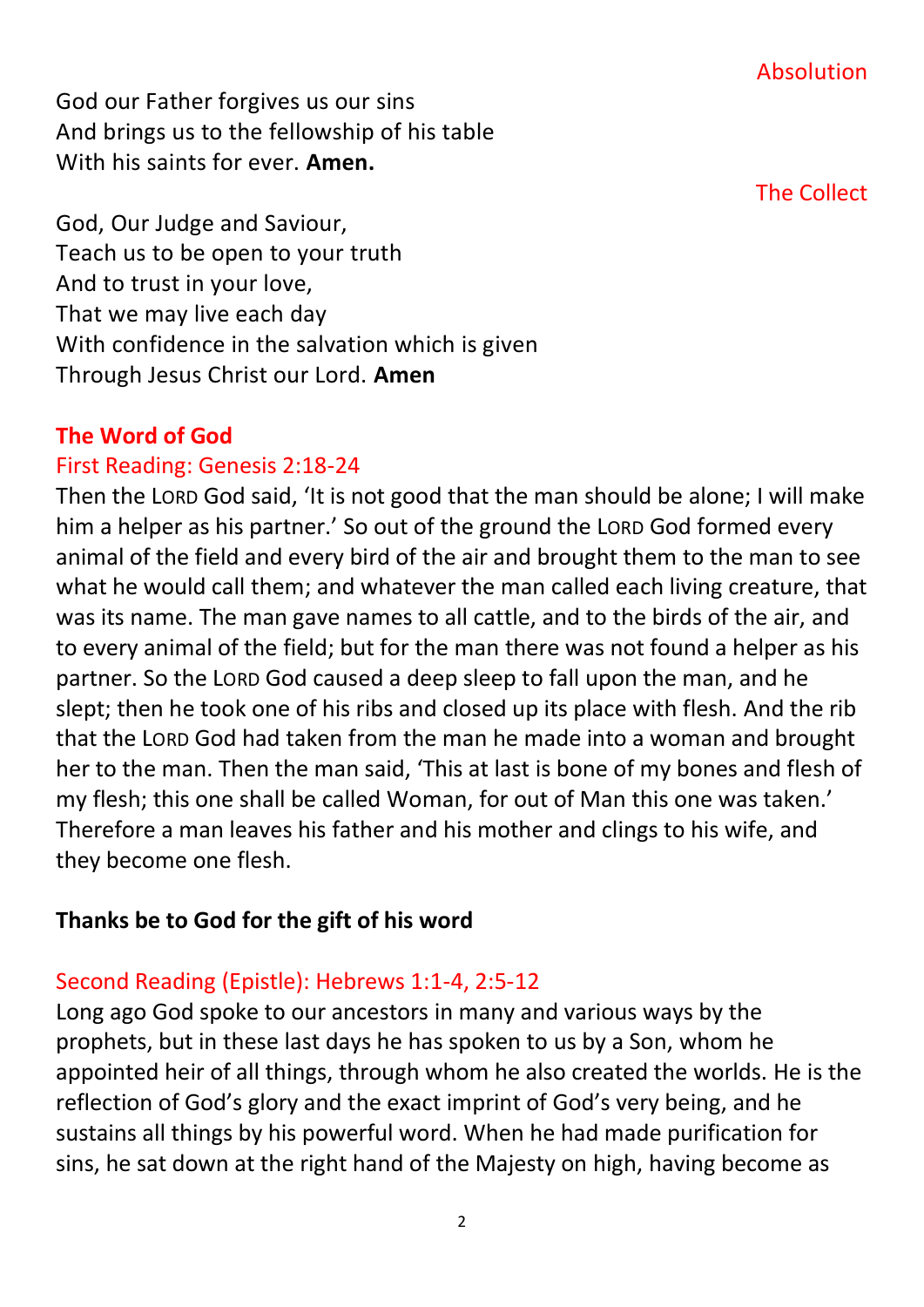much superior to angels as the name he has inherited is more excellent than theirs.

Now God did not subject the coming world, about which we are speaking, to angels. But someone has testified somewhere,

'What are human beings that you are mindful of them,

or mortals, that you care for them?

You have made them for a little while lower than the angels;

you have crowned them with glory and honour,

subjecting all things under their feet.'

Now in subjecting all things to them, God left nothing outside their control. As it is, we do not yet see everything in subjection to them, but we do see Jesus, who for a little while was made lower than the angels, now crowned with glory and honour because of the suffering of death, so that by the grace of God he might taste death for everyone.

It was fitting that God, for whom and through whom all things exist, in bringing many children to glory, should make the pioneer of their salvation perfect through sufferings. For the one who sanctifies and those who are sanctified all have one Father. For this reason Jesus is not ashamed to call them brothers and sisters, saying,

'I will proclaim your name to my brothers and sisters,

in the midst of the congregation I will praise you.'

## **Thanks be to God for the gift of his word**

## Reflection from Anna

Very occasionally, I look down at my hands and think how amazing they are – not because I can do anything particularly clever with them, but because hands are a wonderful miracle of creation. Their design and functionality, their flexibility and ability to do a million different tasks, the way our fingers bend and stretch – if we consider all of the work our hands do in a day, it really is a source of such wonder and amazement.

We human beings are an amazing design. Watching sportspeople can also be a great reminder of that too – I love watching swimmers who train so very hard to explore the limits of what the human body can  $do - it$  is amazing watching powerful, strong, and beautiful strokes plough through the water – although I can swim, my elegant and rather slow breaststroke is a poor comparison. Dancing is another discipline where amazing athletes push their bodies to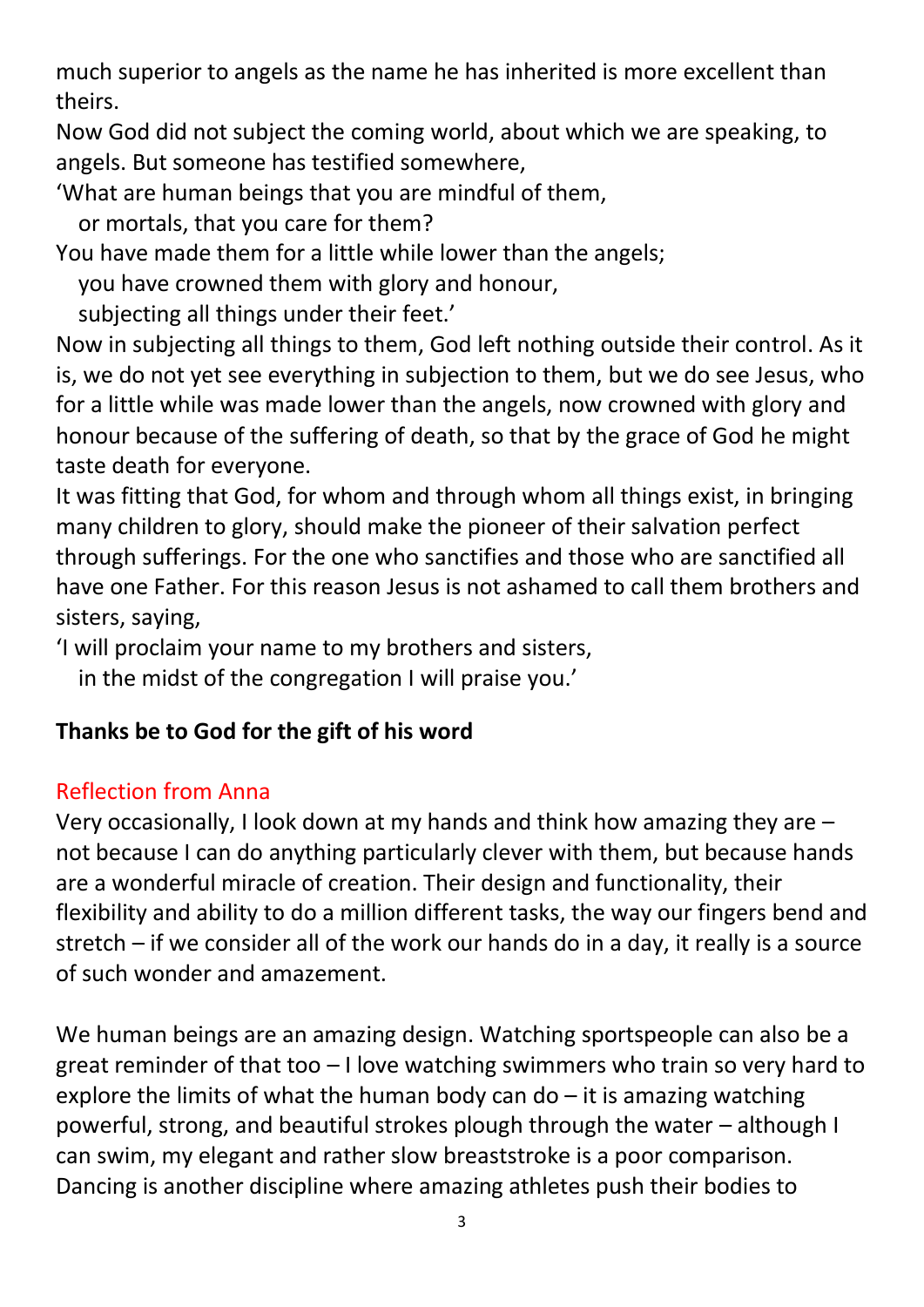become the most beautiful, they can be and express all human emotion without words. Sometimes we only remember how amazing our bodies can be when parts of our bodies stop working or we hurt ourselves or can't do things. We take our bodies for granted a lot of the time.

And there is the paradox that we find in today's epistle reading. The writer is reminding us of a God who loved the world so much that he gave his son as one of us to change the world. But Jesus had to be fully human. And part of that humanness is a vulnerability too. He had a body that was just like yours and mine, but one which could be broken by violence, cruel, sharp nails, and abuses of power. He lived a real human life in a fragile and beautiful body yet also was part of the divine love of the Trinity and was also God. He was power and suffering; authority and servanthood; grace and obedience and all of this in a body like yours and mine. Jesus was fully human and fully God.

That true humanity of Jesus offers us challenges. The first is to ensure the flourishing of all of humanity. We are made in the likeness of God – people of goodness and love with amazing skills and talents and all of us are beautiful. Yet poverty, hatred, bitterness, and hard lives can chip away at the beauty of people, and it is our challenge to address structures and inequalities in society that make some people's lives harder than others. Imagine the beauty of a world where all had access to food, water, healthcare, and education – the true flourishing of all of humanity! Also, recognizing our common humanity can foster better relationships with others - it is hard to hate when you truly see that your neighbour is essentially the same as you. But we can also rejoice in the knowledge that Jesus came to walk alongside us in human form and so he understands when we are suffering. When life is hard, he has felt that too. Even he cried out on the cross at the moment of his deepest pain - he truly shared our vulnerabilities as humans: he lived alongside us, as one of us, and so is with us in all of the difficulties of life.

Just take a moment to look at your hands – to feel their strength and be awed by their perfect design and be reminded of God's amazing creativity. Let them remind us that we need to work for peace and justice and that they can and should reach out to others in need. But we can also hold them in prayer and praise too, reminding us that Jesus knows what it is like to suffer and so understands all of our sorrows and pain and can help us as we share it all with Him.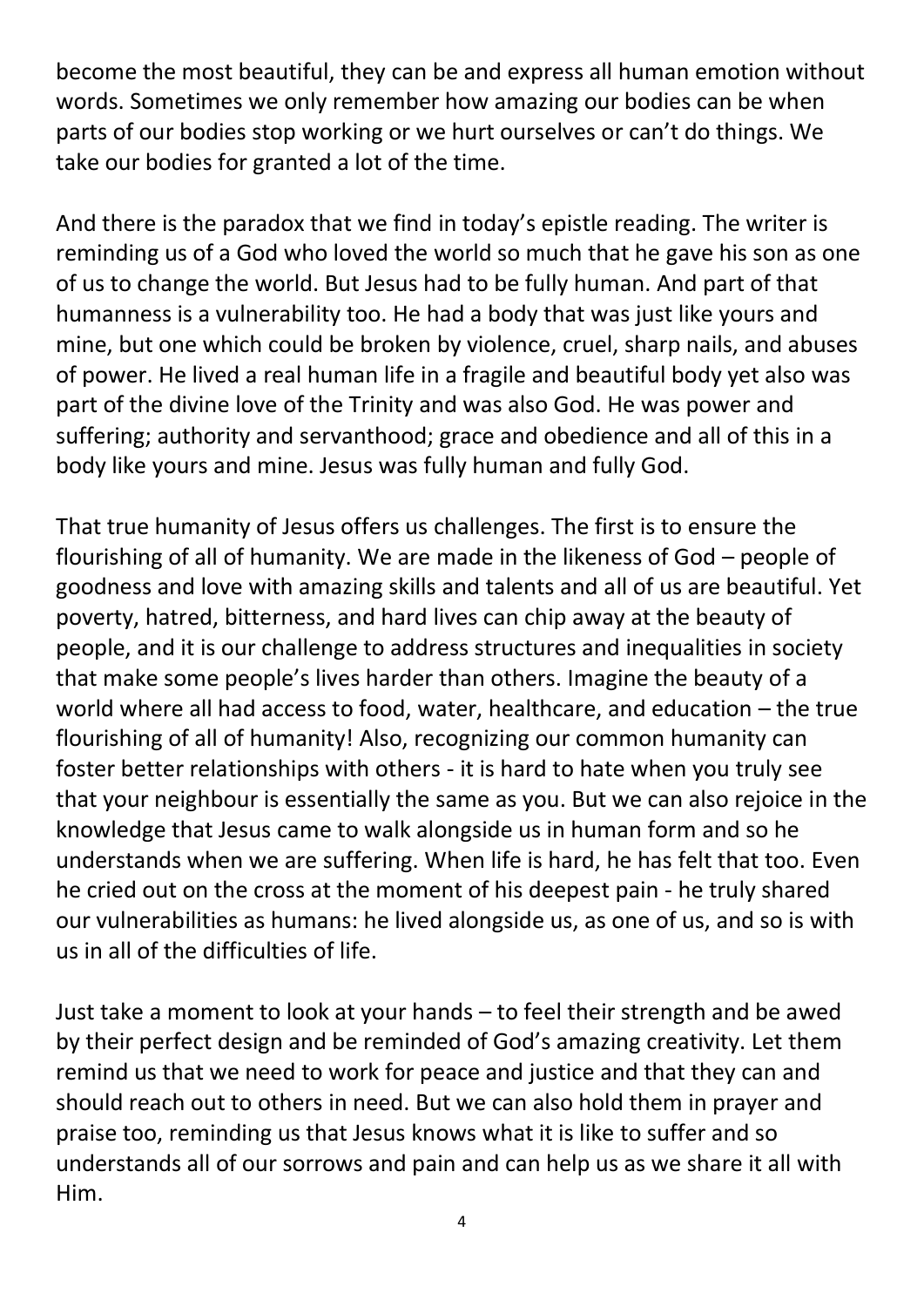## Affirmation of faith

**We believe in one God, the Father, the Almighty, maker of heaven and earth, of all that is, seen and unseen.**

**We believe in one Lord, Jesus Christ, the only Son of God, eternally begotten of the Father, God from God, Light from Light, true God from true God, begotten, not made, of one Being with the father. through him all things were made. For us and for our salvation he came down from heaven, was incarnate from the Holy Spirit and the Virgin Mary and was made man. For our sake he was crucified under Pontius Pilate. he suffered death and was buried. On the third day he rose again in accordance with the Scriptures. he ascended into heaven and is seated at the right hand of the Father. He will come again in glory to judge the living and the dead, and his kingdom will have no end.**

**We believe in the Holy Spirit, the Lord, the giver of life, who proceeds from the Father and the Son, who with the Father and the Son is worshipped and glorified, who has spoken through the prophets. We believe in one holy catholic and apostolic Church. We acknowledge one baptism for the forgiveness of sins. We look for the resurrection of the dead, and the life of the world to come. Amen.**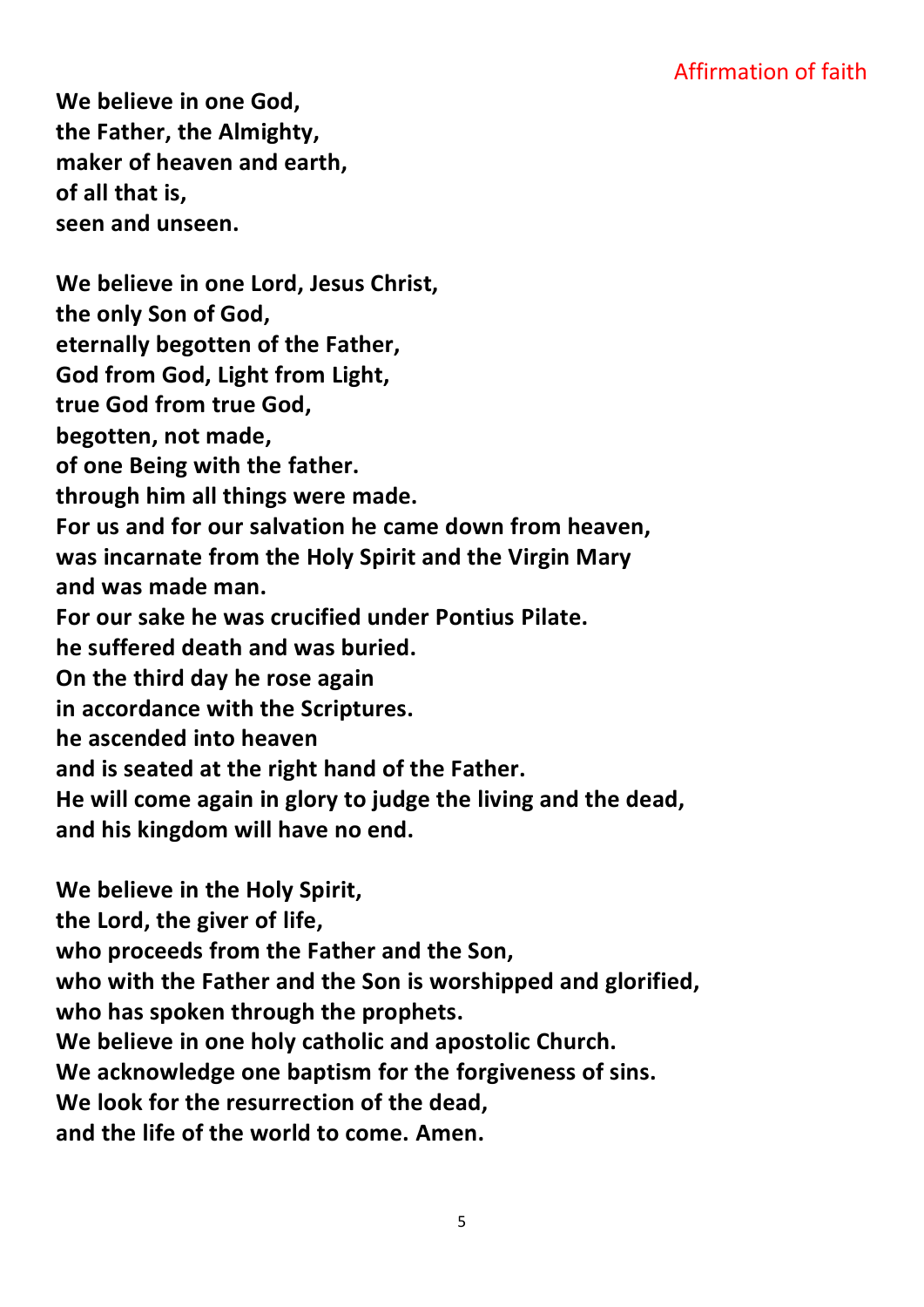Dear Lord and Father

We come before you in our Benefice Churches and our homes today, as your beloved son Jesus Christ our saviour taught us, wherever two or more are gathered in your name there you will be. We give thanks for your promise, and we lay the burdens of our troubled and broken world at the foot of The Cross, the symbol of our Lord's suffering but also the enduring symbol of the height, breadth, and depth of his love for us. That he would willingly suffer and die for our sakes.

Lord Jesus you carried and bore that cross for us in the certain knowledge of your imminent, unbearable suffering but also in the sure and certain knowledge of hope through your resurrection. You alone know Lord how agonising that suffering was to bear. We give you heartfelt thanks Lord for your sacrifice and the Hope you instil in us.

We give thanks for the beauty of our world and for all living creatures. We pray that you will fill our hearts and minds with compassion and loving kindness for all of humanity. We, in our benefice are fortunate, that for the majority of us, we live in a peaceful and secure community within a beautiful setting, but we ask you Lord that you remind us constantly that there are many of our brothers and sisters, who, often unseen, live close by whom through no fault of their own, do know poverty and deprivation. Open our hearts Lord and help us to see them and share generously with those less fortunate than ourselves the riches we enjoy so that we can demonstrate in our daily lives the example you set us. Lord in your Mercy, **hear our prayer.**

Dear Lord, as we see through our media and social outlets the plight of refugees, the homeless, displaced, and dispossessed, we ask that you remind us that, as we heard in our first reading this morning, we all stem from Adam's rib and are connected each to the other.

Fill the hearts and minds of the leaders of the world with wisdom and compassion and lift the scales of ignorance, dogma, and false ideology from their eyes. Give them insight and empathy so that they may remember their responsibility to every citizen of their lands including our own elected politicians, Government, and Opposition. Help them in their decision making to remember your teachings.

Lord fill their hearts with compassion and kindness so that the riches of our nation can be more fairly and justly shared with all.

Lord in your Mercy, **hear our prayer.**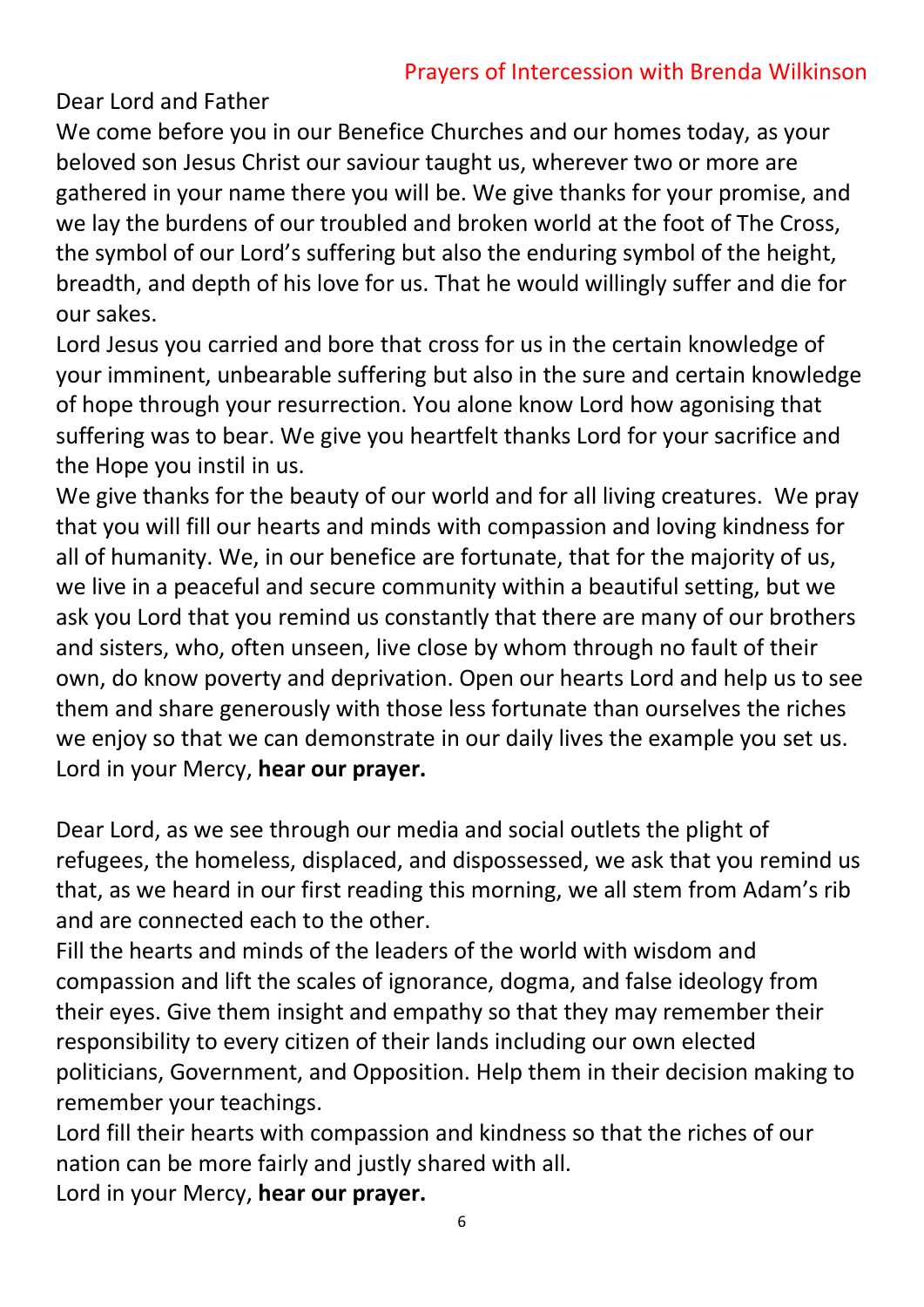Dear Lord, we pray for the leaders of our own clergy and the leaders of our Church who just this week have spoken out in the name of Christ to counter injustice in our society.

We pray for our Civic leaders and our Sovereign Elizabeth who has faithfully served us through almost seven decades and now in her widowhood, when most of us have long retired continues in her vow of duty made as a young girl of 21. Ease her burdens Lord and give her the chance for more daily rest. Lord in your Mercy, **hear our prayer.**

Dear Lord, we give thanks for those who work to ease the suffering of the sick. For all those who care for us and their fellow citizens, both professionally and as informal carers, in this ongoing second year of pandemic. Especially we give thanks for those who worked to find successful vaccines and continue to do so. We thank you Lord for their skills and scientific knowledge. We remember in our prayers all those who have died in recent times and hope and know in our faith they will now be with you in the peace of your eternal Kingdom. For all those who have suffered the loss of a loved one we ask you to comfort them in their grief, and we pray they will find solace in their memories.

We think of all our brothers and sisters for whom treatments have, of necessity, been delayed in recent times, that they will soon be relieved of their pain and suffering. We ask you Lord to remember all who are in distress because of physical or mental ill health. Our thoughts naturally turn to those we know and love who are suffering illness or are moving toward the end of their lives. Even though we may or may not know them all Lord, you know each and every one of them. Hold them in your loving arms Lord and give them ease of pain, peace of mind and soothe their and our troubled hearts.

Lord in your Mercy, **hear our prayer.**

Lord Jesus, we thank you for those who work to ease the suffering of the homeless and the hungry and as we approach the winter months We bring before you with love, thanks, and praise for all those agencies who work toward this goal. But we especially pray that you continue to remind us Lord, this work starts with each and every one of us so that we can live out your teachings and values of love, kindness, and compassion. Forgive us Lord our sins of omission when we forget.

Lord in your Mercy, **hear our prayer.**